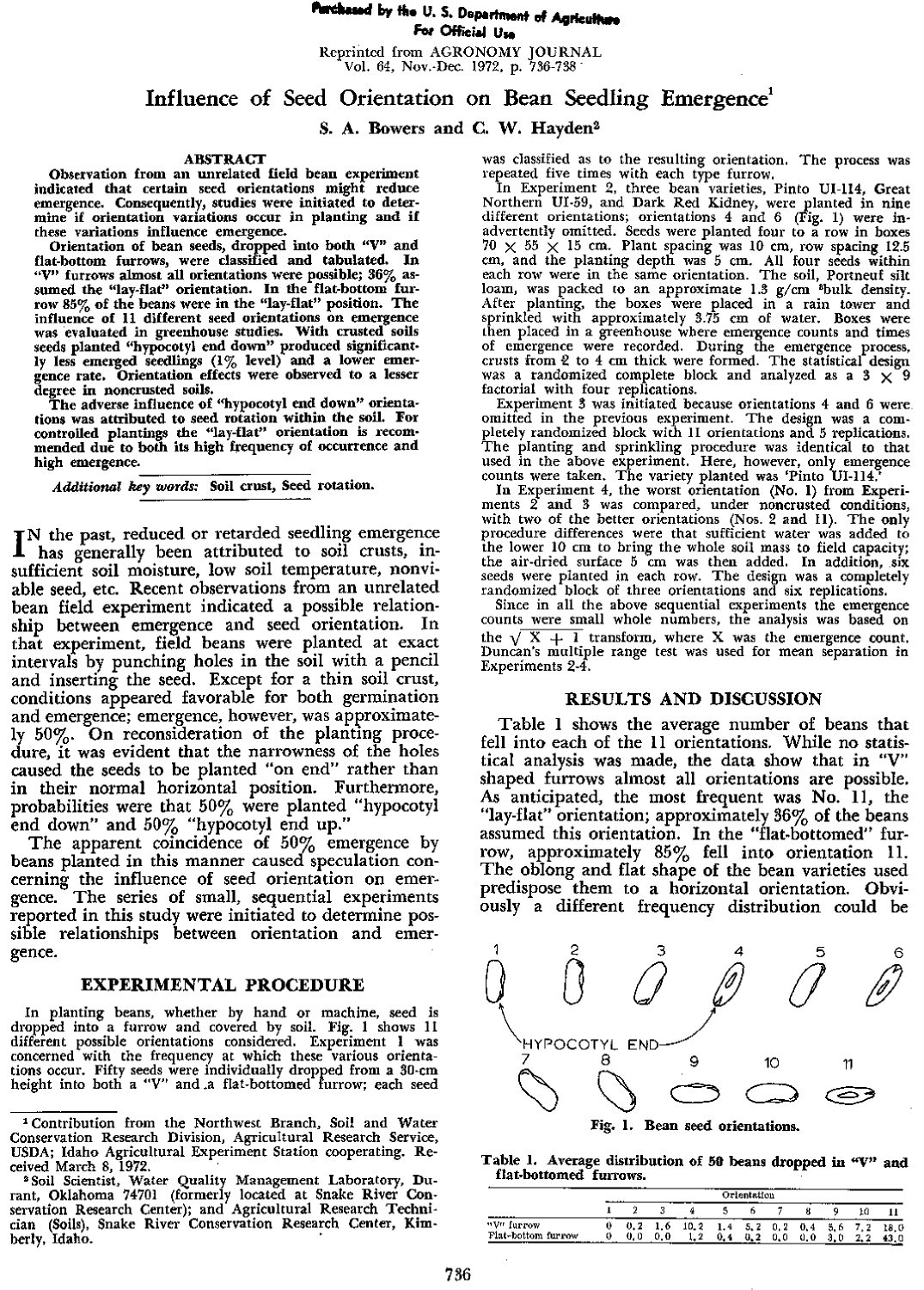anticipated for broadcast beans or beans dropped in holes. The influence of covering the seed and packing the soil is not known.

Table 2 gives the average emergence counts from Experiments 2 to 4. ' Actual emergence counts are shown rather than the  $\sqrt{X} + 1$  transform used in the statistical analysis. In Experiment 2, the analysis of variance and associated "F" test showed significant differences at the 1% level, due both to seed orientation ( $F_{8,78} = 6.09$ <sup>\*\*</sup>) and varieties ( $F_{2,78} = 20.98$ <sup>\*\*</sup>). They failed to show a significant difference due to the variety  $\times$  orientation interaction. Separation of means showed 'Great Northern UI.59' had significantly lower emergence  $(5\%$  level) than either Pinto UI-114 or 'Dark Red Kidney;' no significant emergence differences were detected between the latter two.

Separation of orientation means showed that seeds with "hypocotyl end downward" (Nos. 1, 3, and 8) were significantly lower in emergence  $(5\%$  level) than both "hypocotyl end upward" (Nos. 2, 5, 7) and the normal "lay-flat" orientation (No. 11). The "layflat" and "hypocotyl end upward" orientations were not significantly different.

Fig. 2 shows the cumulative emergence versus time for all nine orientations, regardless of variety. The curves naturally separate into three separate groups: "hypocotyl ends upward" and "lay-flat," those set on edge, and "hypocotyl ends downward." The rate of emergence was greatest for the first group and least for the last.

The emergence time for all orientations was unusually long, probably because of low temperature and soil crust resistance. These experiments were conducted during the late fall and winter in the greenhouse where temperatures were lower than those normally occurring during emergence in the field.

The Experiment 3 emergence data showed significant differences at the  $1\%$  level due to seed orientation (F<sub>10,44</sub>  $=$  4.44\*\*). The trend was similar to that of Experiment 2, except for orientations 2 and 3. In Experiment 2, these were respectively the best and next to poorest emergers, but in Experiment 3 they were ranked in the middle of the series (Table 2). Reasons for the shift in rank are not known, but might be due to the small number of seeds per replication. However, the results still indicate that seeds oriented with "hypocotyl end downward" are poorer emergers than those with "hypocotyl end upward" or the "lay-flat" position. This is particularly true for orientations 1 and 8, which had the lowest emergence in both studies.

Results from Experiment 4 (Table 2) show that even under noncrusted conditions orientation caused a significant difference in emergence  $(F_{2,15} = 3.68^*)$ .

Orientation 1 had a lower emergence than orientation 2, but the difference was not significant. Orientation 11 showed significantly greater emergence than orientation 1, but not greater than orientation 2.

The results of the experiments show that in planting beans various orientations may occur, particularly when hand-seeding. The resulting orientations are a function of the surface configuration. If dropped on a smooth, flat surface, the beans orient themselves in a "lay-flat" position (No. 11). The likelihood of beans standing exactly on end is remote, particularly *in* mechanized agriculture. However, in some underdeveloped countries where *a* "slash and burn" agriculture is practiced, planting is frequently done by dropping seeds into a hole made by a stick. In such cases, "stand-on-end" orientations could occur frequently.

Despite some contradiction, the experimental results show that orientation of seeds with "hypocotyl end downward" reduces both the number and rate of seedling emergence as compared with "hypocotyl end upward" and "lay-flat" orientations. While the influence was more pronounced in crusted soils, it was also evident in noncrusted soils.

Decrease in emergence and emergence rate with "hypocotyl end downward" orientations is probably related to seed rotation. Bean cotyledons always emerge from the soil hypocotyl end first. If planted in one of the "hypocotyl end downward" orientations, the seed must rotate before emergence takes



Fig. 2. Cumulative emergence of bean seedlings vs. hours to emergence. Each curve is identified by the orientation number of the planted seed.

Table 2. Emergence counts from crusted and noncrusted soils.

| Experiment<br>and treatment                                                       | Orientation          |                   |                     |                               |                   |                               |                   |                        |                   |                   |                   |                        |
|-----------------------------------------------------------------------------------|----------------------|-------------------|---------------------|-------------------------------|-------------------|-------------------------------|-------------------|------------------------|-------------------|-------------------|-------------------|------------------------|
|                                                                                   |                      |                   |                     |                               |                   |                               |                   |                        |                   | 10                | 11                | Average                |
| Exp. 2 (erusted soil)*<br>Pinto LI-114<br>Great Northern UI-59<br>Dark Red Kidney | 2.0<br>0,8<br>2.0    | 3,3<br>3.5<br>3.2 | 2, 5<br>0.3<br>2, 5 | $---$<br>$\frac{1}{2}$<br>--- | 2,8<br>1.8<br>3.8 | $- - -$<br>$- - -$<br>$+ - -$ | 3.0<br>2,2<br>3.5 | 1,8<br>1.0<br>2,0      | 3,0<br>1.0<br>3.0 | 3,0<br>1.5<br>2,3 | 3,0<br>2,7<br>2,8 | 2.7a<br>1.6 b<br>2,8 a |
| Average                                                                           | 1,6 с                | 3, 3a             | 1.3 c               | $- - -$                       | 2.8 ab            | $- - -$                       | 2.9ab             | 1,6 c                  | 2.3 <sub>b</sub>  | 2.3 <sub>b</sub>  | 2,8ab             |                        |
| Exp. 3 (crusted sof1)†<br>Pinto UI-114                                            | 0.8d                 | $2.2$ abc         | 2.2 abc             | $2,0$ be                      | $3.6a -$          | 3.6a                          | 3.2ab             | 1.2cd                  | 2.0 <sub>b</sub>  | $2.4$ abc.        | 3.2ab             |                        |
| Exp. 4 (noncrusted):<br>Pinto UI-114                                              | 4.3 <sub>b</sub>     | 5.5ab             | $- - -$             | $- - -$                       | $- - -$           | ---                           | ---               | $\qquad \qquad \cdots$ | $---$             | $- - -$           | 5, 8n             |                        |
| $*4 = 100\%$ emergence.                                                           | +4 = 100% emergence. |                   |                     | $16 = 100\%$ emergence.       |                   |                               |                   |                        |                   |                   |                   |                        |